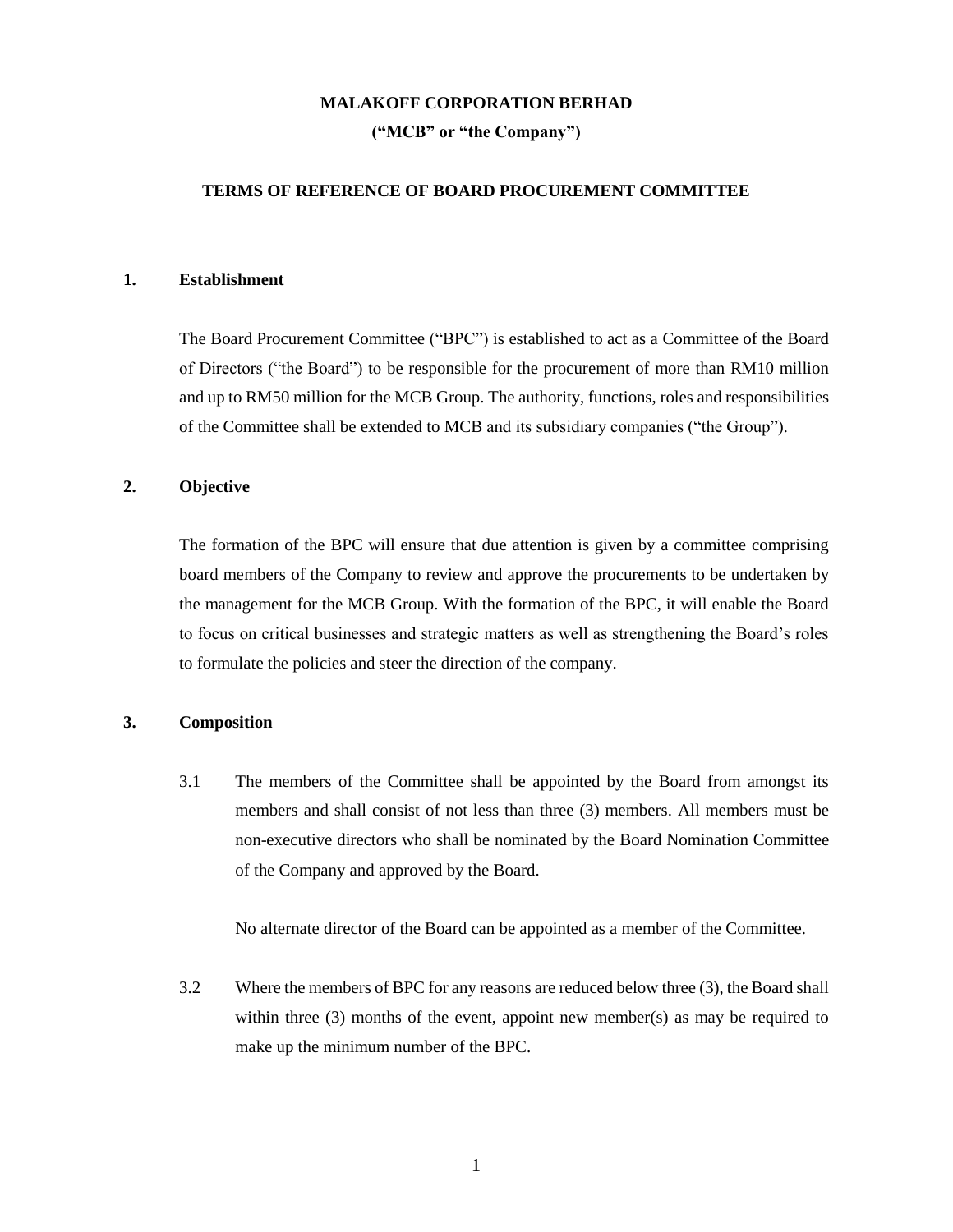- 3.3 All members shall deem fit to hold the office for as long as they serve as the Director of the Company. The eligibility to serve as committee member shall automatically cease once they no longer serve as the Director of the Company.
- 3.4 In the absence of the Chairman of the BPC, the members may appoint a new chairman among the members.

# **4. Meetings**

- 4.1 The BPC shall convene meetings as and when required to deliberate the procurement award recommendations to meet the business needs.
- 4.2 The Company Secretary of MCB or any nominated Corporate Secretarial personnel shall act as the secretary of the BPC meeting.
- 4.3 The Chairman of the BPC and the Secretary on requisite of a member or procurement officer shall at any time summon a meeting of BPC by giving at least seven (7) working days' notice.
- 4.4 Notice and papers of the BPC meeting must be served/circulated at least seven (7) working days before meeting. The notice and agenda of each meeting shall be sent to all members of the Committee and any other persons that may be required to attend. Minutes of each meeting shall be kept and distributed to each member of the Committee.
- 4.5 Quorum for each BPC meeting shall be two (2). No business shall be transacted at any meetings unless a quorum is present.
- 4.6 The Chairman of the BPC shall chair the BPC meeting and in his absence, the members present shall elect one of their members to be the chairman of the meeting.
- 4.7 All matters or businesses arising at the BPC meeting shall be decided by a majority of votes and a determination by a majority of members shall for all purposes be deemed a determination of the BPC. In case of equality of votes, the Chairman of meeting shall have a second or casting vote.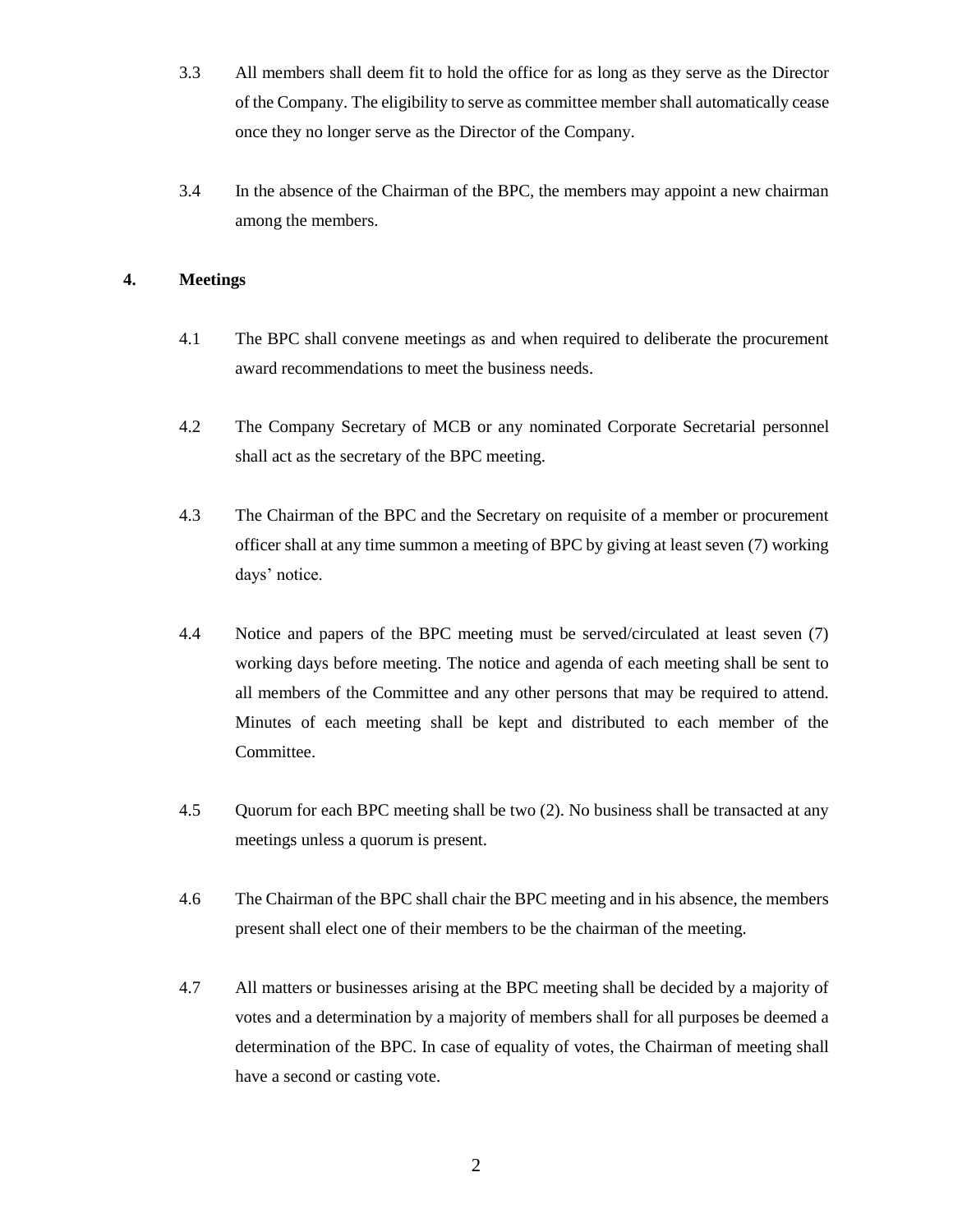- 4.8 In appropriate circumstances, the BPC may deal with matters by way of Committee's circular resolution. A resolution in writing, signed or approved by letter or other electronic means by all the members, shall be as valid and effectual as if it had been passed at a meeting of the Committee duly called and constituted.
- 4.9 The BPC may invite other directors, employees or professional advisors to attend the meeting where their presence is considered necessary.
- 4.10 All decisions of the BPC shall be recorded and notified to the Board.

## **5. Authority**

The financial authority of the BPC shall be those as set out in the Company's Limit of Authority ("LOA") after taking into consideration the recommendations and justifications made by the Management Procurement Committee of the Company.

## **6. Functions, Roles and Responsibilities**

In fulfilling its objectives, the Committee shall undertake the following functions, roles and responsibilities:-

- (i) To review, evaluate and approve or disapprove procurements of the MCB Group for the amount more than RM10 million and up to RM50 million, upon the recommendation by the Management Procurement Committee. As for the procurements above RM50 million, it would still be under the purview of the Board and would require its approval; and
- (ii) To assist the Board in regulating the compliance with the Group's Procurement Policy and Procedures.

## **7. Revision of the Terms of Reference**

(i) Any revision or amendment to the Terms of Reference shall be presented to the Board for its approval; and